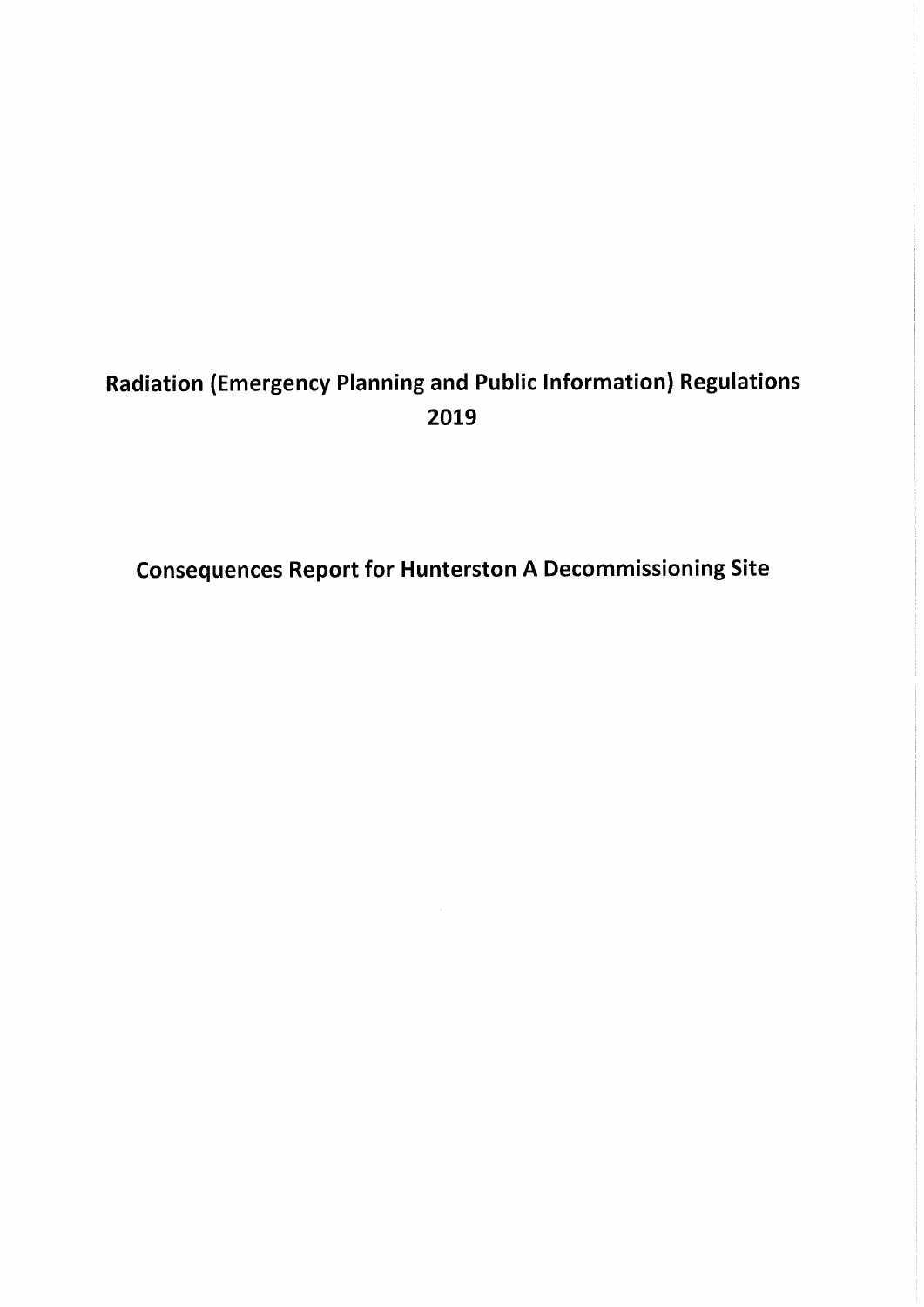The following report is provided to the North Ayrshire County Council in accordance with REPPIR 2019, Regulation 7(5), with the particulars of the report in accordance with REPPIR 2019 Schedule 4.

## Factual Information

(a) The name and address of the operator:

Mr J Grierson, Regional Closure Director, Magnox Ltd., Hunterston A Decommissioning Site, West Kilbride Ayrshire KA23 9RA

(b) The postal address of the premises:

Hunterston A Decommissioning Site, West Kilbride Ayrshire KA23 9RA

Hunterston A is a decommissioning nuclear power plant site, without a significant presence of irradiated fuel.

 $(c)$  The date on which it is anticipated that work with ionising radiation will commence:

Work with ionising radiation is already underway at the premises.

## Recommendations

(a) The proposed minimum geographical extent, if any

There is no distance beyond the site's boundary fence within which urgent protective action to mitigate harm from the unintended release of radioactive material may be needed.

It is recommended that no detailed off-site emergency planning is required.

## Rationale

(a) The rationale for fhe above recommendation on the minimum distance for which urgent protective action may be needed is as follows:

Assessment carried out by Magnox Ltd has established that there is no event, whether caused by error or omission by the operators or caused by external factors, which can credibly result in the<br>release of sufficient radioactive material from the Hunterston A site to the atmosphere to cause public serious harm. As such, there is no scenario where urgent protective action to reduce public dose uptake is needed.

There is a region close to the site where protective actions to mitigate public dose uptake could be considered in the highly unlikely event of a large aircraft impacting the site. If the impact were directly onto waste bunker 1 (a relatively small facility on the site), the resultant aviation fuel fire will cause the release of some radioactive particulates into the air. For members of the public within 500m of the site boundary, their dose could possibly exceed the lower ERL for sheltering (the point where the option to shelter the public should be considered) but nowhere beyond the site fence will it exceed the upper ERL for sheltering (the point where urgent protective action should normally be taken).

It has been established by assessment that in the most unfavourable weather conditions, the consequences of a large aircraft impact directly on to bunker 1 could lead to a dose of up to 32mSv.